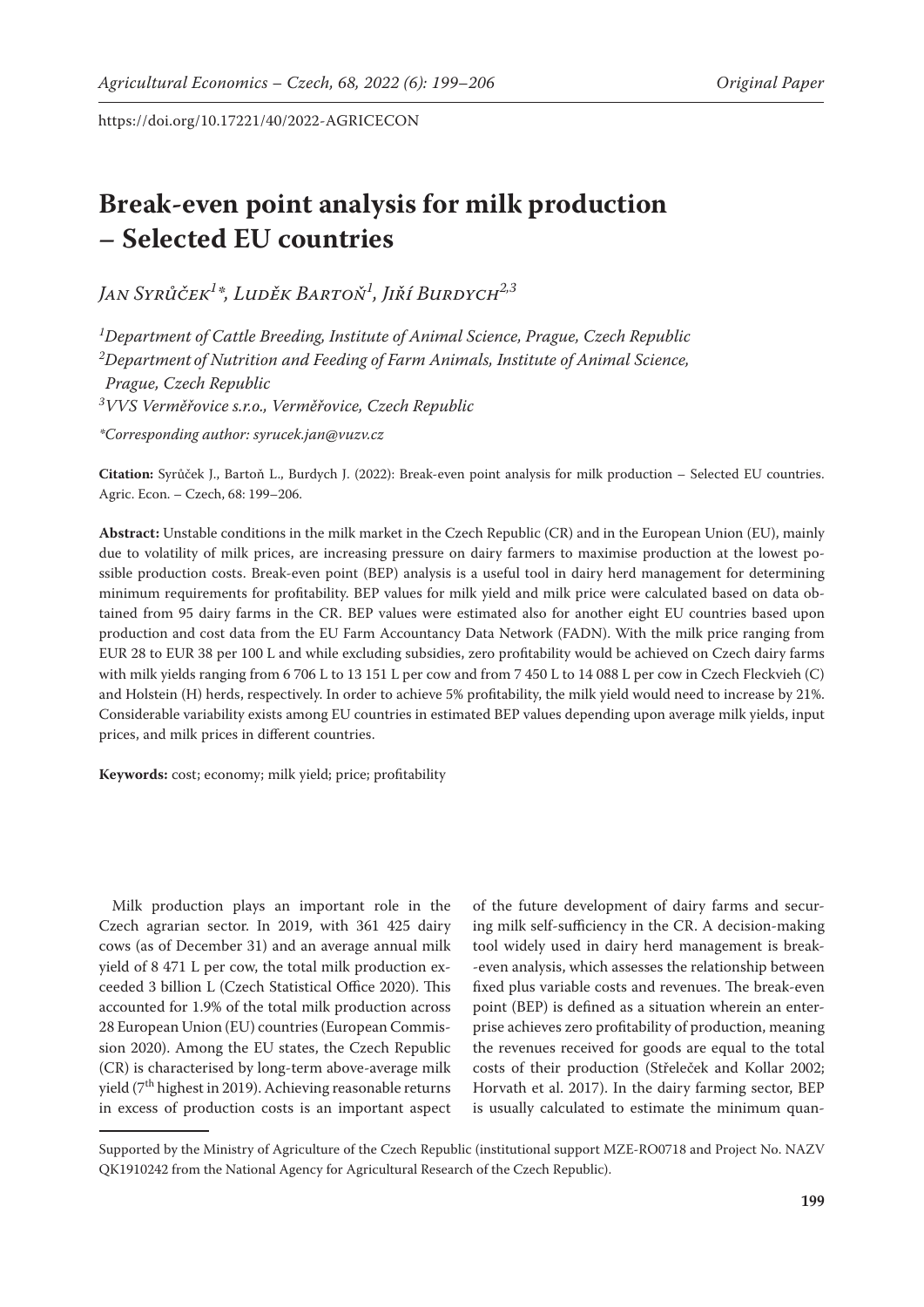tity of milk needing to be produced to cover total costs (Chandra et al. 2014; Singh et al. 2017). As milk yields rise, so do sales and, as has been noted many times, production costs also increase (Němečková et al. 2015). Of the cost items, feed costs are usually considered to be the highest (Michaličková et al. 2014; Glavić et al. 2021). Due to the high volatility of milk prices in CR and in EU countries (Bełdycka-Bórawska et al. 2021), however, there occur significant differences in the economic efficiency of dairy cattle operations over time (Střeleček et al. 2007). There are also marked differences in the price of raw milk between EU member states (Jurkénaité and Mikelionyté 2021). Therefore, in addition to calculating a BEP for milk production, one is often also calculated for the selling price of milk (Krpálková et al. 2017). In this case, the BEP informs about the minimum milk price required to cover full costs (Mach and Rezbova 2009; Kołoszycz 2018). The BEP output price can be used as a simple risk management tool to evaluate the impacts of marketing decisions under conditions of price variability (Dillon 1993). Although BEP can be understood as a minimum profitability requirement, the aim of milk producers is not to achieve zero profit but, rather, to achieve a certain reasonable profitability (Syrůček et al. 2019). BEP values for the milk production sector in the CR previously have been determined using average input parameters (Krpálková et al. 2017; Syrůček et al. 2019). The present study, however, aims to calculate BEP values for different levels of milk yield, milk price levels, and farming areas and thus highlight profitability differences in various milk production conditions of the CR. The second objective

## https://doi.org/10.17221/40/2022-AGRICECON

of this study was to estimate BEP values for milk yield and milk price in several EU member states.

#### **MATERIAL AND METHODS**

**Data.** Data were obtained from dairy cattle farms located in various regions of the CR for the year 2019 using a questionnaire containing 62 questions structured in five parts: milk production, reproduction and herd turnover, subsidies, diet composition, and yearly costs. Data were collected from a total of 95 dairy farms with an average of 522 cows per farm, thus representing 14% of the Czech dairy cow population. Basic production and economic indicators of the evaluated farms are given in Table 1. Analyses were performed separately for farms having either Czech Fleckvieh (C, *n* = 39) or Holstein  $(H, n = 56)$  cows as well as for those located either in areas with natural constraints (ANC, *n* = 50) or in areas without any constraints [production areas (PA)] (*n* = 45).

For model calculations of BEPs in selected EU countries, data from the European Milk Board study (European Milk Board 2021) based upon the EU Farm Accountancy Data Network (FADN) were used. The average selling prices of milk in different countries were obtained from the publicly available database of the European Commission (2020). The calculations were performed for Belgium, Denmark, France, Germany, Ireland, Lithuania, Luxembourg, and the Netherlands. In 2019, these eight countries together produced a combined total of 94 million t of milk, representing 54% and 60% of EU-28 and EU-27 milk production, respectively (European Milk Board 2021). BEPs were also calculated

Table 1. Basic production and economic indicators of Czech dairy farms included in the evaluation

|                         |                      | Czech Fleckvieh (C) |            |       | Holstein (H) |            |       |
|-------------------------|----------------------|---------------------|------------|-------|--------------|------------|-------|
| Item                    | Unit                 | <b>PA</b>           | <b>ANC</b> | all   | <b>PA</b>    | <b>ANC</b> | all   |
| Number of farms         | $\boldsymbol{n}$     | 10                  | 29         | 39    | 35           | 21         | 56    |
| Number of cows per farm | $\boldsymbol{n}$     | 455                 | 448        | 450   | 564          | 585        | 572   |
| Annual milk yield       | L per cow            | 7537                | 7517       | 7522  | 9592         | 9748       | 9651  |
| Fat content             | %                    | 3.98                | 4.01       | 4.00  | 3.88         | 3.95       | 3.91  |
| Protein content         | %                    | 3.65                | 3.60       | 3.61  | 3.43         | 3.46       | 3.44  |
| Price of milk           | EUR per 100 L        | 34.7                | 34.9       | 34.9  | 34.4         | 34.3       | 34.3  |
| Marketability of milk   | %                    | 97.57               | 96.88      | 97.06 | 97.06        | 97.89      | 97.37 |
| Variable costs          | EUR per 100 L        | 16.62               | 17.93      | 17.59 | 16.71        | 16.88      | 16.78 |
| Fixed costs             | EUR per cow and year | 1612                | 1433       | 1479  | 1689         | 1680       | 1685  |
| Secondary outputs       | EUR per cow and year | 150                 | 151        | 151   | 146          | 145        | 146   |
| <b>VCS</b>              | EUR per cow and year | 144                 | 143        | 144   | 140          | 144        | 142   |

PA – production areas; ANC – areas with natural constraints; VCS – voluntary coupled support for dairy cows Source: Own calculations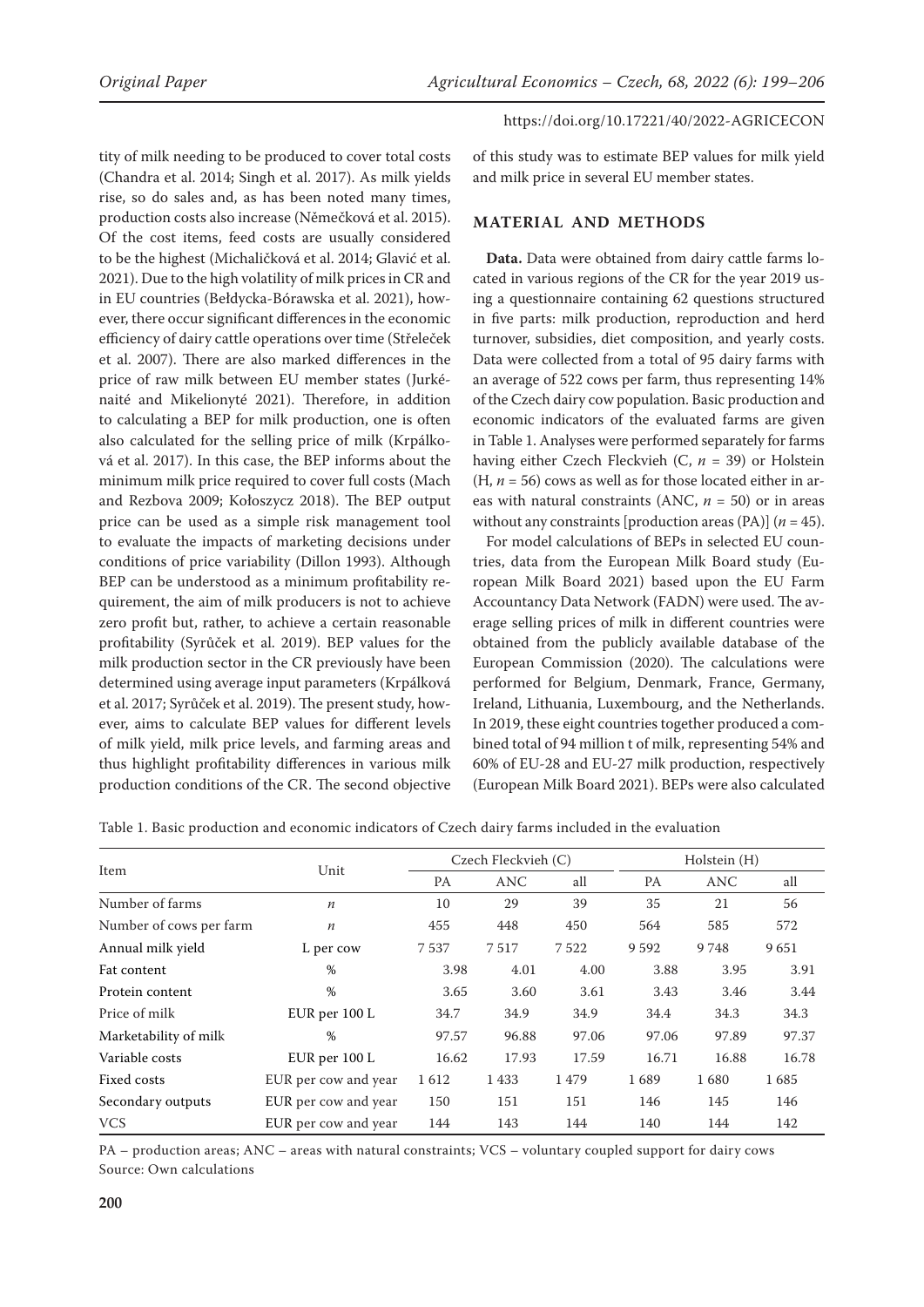*Variable costs + fixed costs – secondary outputs – subsidies + expected profit Market milk production* (2)

where: *BEP* – break-even point

for the average of 26 EU countries, excluding Greece and Cyprus, with the United Kingdom.

**Methods.** Total costs were the sum of variable costs (concentrated and roughage feed; veterinary and breeding services, including insemination costs) and fixed costs (labour, depreciation of assets and animals, insurance, repairs and maintenance, energy, overheads, and other costs). Secondary outputs of animal production were defined as the value of calves and manure in the Czech farm evaluation, whereas in the EU countries evaluation, according to the methodology of the European Milk Board study (European Milk Board 2021), they represented the production value of beef. The value of secondary outputs was deducted from total costs and this value was then termed 'costs after deduction'. Profitability was determined as a ratio of profit and total costs. The BEPs, defined as the points at which costs and revenues are equal, were estimated for annual milk yield per cow and milk price. In addition, the levels of milk yield and milk price at which profitability of 5% and 10% would be reached were also calculated. The calculations were based upon Equations (1, 2).

Only subsidies in the form of direct payments provided from EU funds were included in the analysis. The Czech BEPs were calculated either with or without voluntary coupled supports (VCS) for dairy cows, whereas the Common Agricultural Policy payments from the EU relevant to milk production were taken into account in EU countries' evaluations. Other (especially national) subsidies were not considered, mainly due to different payments in various member states and the public unavailability of some data. The BEPs in the CR were calculated using milk prices ranging from EUR 28 to EUR 38 per 100 L and using milk yields ranging from 5 000 L to 9 000 L and from 7 000 L to 11 000 L of milk per cow per year for the C and H breeds, respectively.

Where appropriate, the following currency exchange rate was used corresponding to the average rate in 2019 as reported by the Czech National Bank: EUR  $1 =$ = CZK 25.672. A coefficient of 1.027 was used to convert L to kg of milk. All calculations were performed in Microsoft Excel 2019.

# **RESULTS AND DISCUSSION**

**BEPs for annual milk yield.** With subsidies excluded and in model scenarios with milk prices ranging from EUR 28 to EUR 38 per 100 L, the BEPs for the annual milk yield in the CR ranged between 6 706 L and 13 151 L for C breeds and between 7 450 L and 14 088 L for H breeds (Table 2). When the VCS were included, BEPs for the annual milk yield of C and H breeds decreased on average by 1 012 L and 940 L (i.e. by 11% and 9%), respectively. The BEPs calculated with the subsidies either excluded or included differed less in model scenarios reflecting higher milk prices. Unlike for H herds, the zero profitability requirements were lower for C herds located in the ANC than in the PA due to lower fixed costs. Regardless of breed, the BEP differences between the ANC and PA were greater in models with increasing milk prices. When the milk prices actually achieved in 2019 were considered (EUR 34.85 and EUR 34.32 per 100 L for C and H, respectively), the BEP without subsidies for C was higher (7 928 L) than the actual milk yield (7 522 L) while for H it was lower (9 013 L) than the actual milk yield (9 651 L). This means that under the model conditions in a particular year the H herds were on average profitable (earning EUR 66 per cow and year) while the C herds generated an average loss of EUR 107 per cow and year.

Regardless of breed and with the milk price and production costs actually achieved in 2019, the BEPs without subsidies varied between 5 272 L and 13 281 L per cow per year on 90% of those farms analysed. Thirty-five per cent of them had BEPs for milk yield between 7 000 L and 9 000 L (Figure 1). There was a strong correlation between BEP and the level of total production cost per cow and year and per L of milk  $(r = 0.869$  and  $r = 0.755$ , respectively,  $P < 0.001$ ).

The BEPs for milk yield observed in the present study were broadly in agreement with those of Krpálková et al. (2017), who reported an average BEP of 8 397 L based upon data from Czech farms for the period 2006–2014, and those of Syrůček et al. (2019), who calculated average BEPs of 7 257 L and 9 209 L for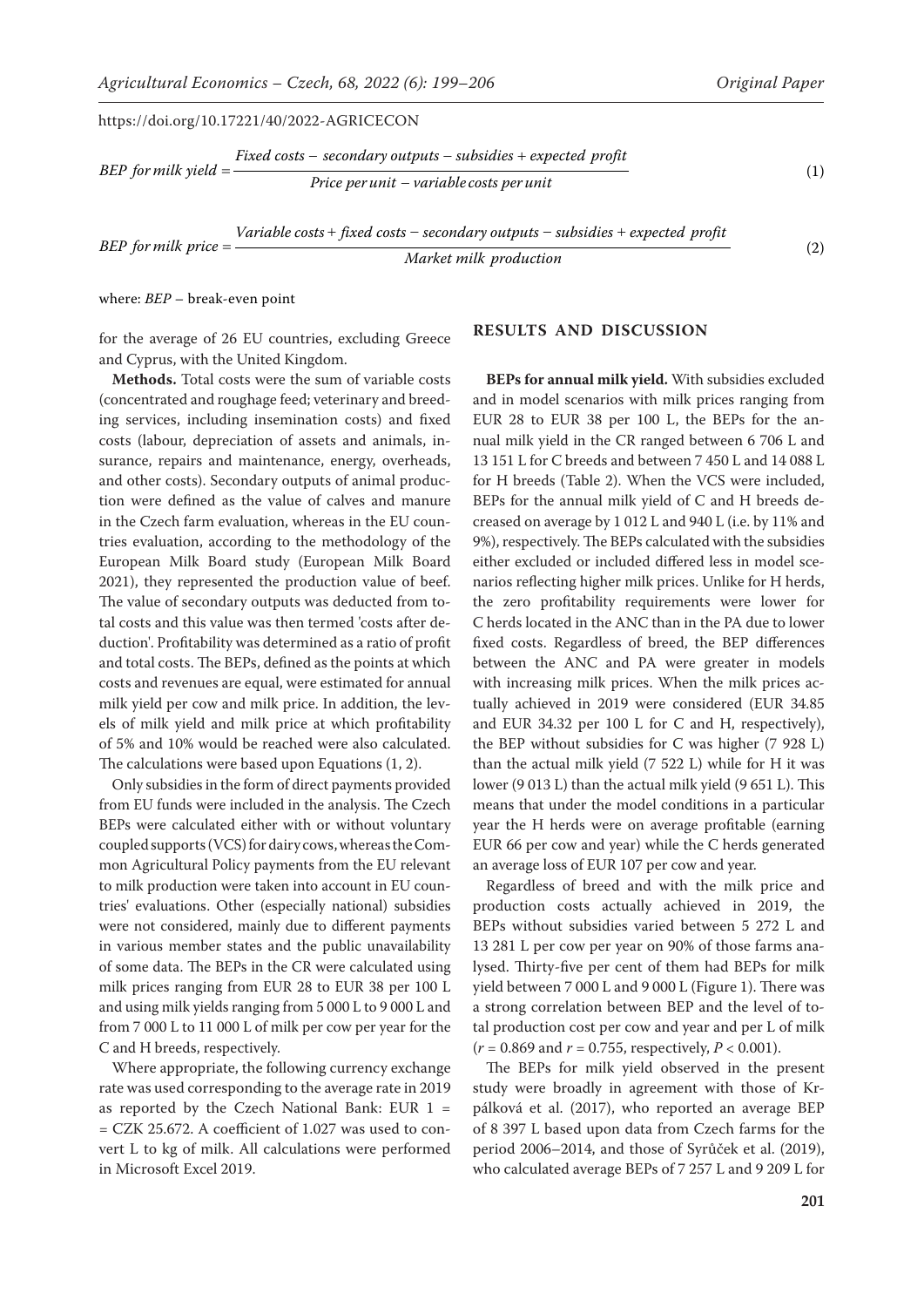| https://doi.org/10.17221/40/2022-AGRICECON |  |
|--------------------------------------------|--|
|--------------------------------------------|--|

|                        | Price of milk<br>(EUR per 100 L) |                      | Czech Fleckvieh (C) |         | Holstein (H)         |         |         |
|------------------------|----------------------------------|----------------------|---------------------|---------|----------------------|---------|---------|
| Subsidies              |                                  | PA                   | <b>ANC</b>          | all     | PA                   | ANC     | all     |
|                        |                                  | (L per cow and year) |                     |         | (L per cow and year) |         |         |
| <b>VCS</b><br>excluded | 28                               | 13 170               | 13 142              | 13 15 1 | 14 078               | 14 108  | 14 088  |
|                        | 30                               | 11 202               | 10 965              | 11 031  | 11959                | 11956   | 11 957  |
|                        | 32                               | 9 7 4 5              | 9 4 0 6             | 9499    | 10 3 9 5             | 10 374  | 10 386  |
|                        | 34                               | 8624                 | 8 2 3 5             | 8 3 4 1 | 9 1 9 2              | 9 1 6 2 | 9 1 8 0 |
|                        | 36                               | 7 7 3 4              | 7 3 2 4             | 7435    | 8 2 3 9              | 8 2 0 4 | 8 2 2 5 |
|                        | 38                               | 7 0 1 0              | 6594                | 6706    | 7465                 | 7427    | 7450    |
| <b>VCS</b><br>included | 28                               | 11873                | 11 672              | 11729   | 12796                | 12787   | 12791   |
|                        | 30                               | 10 098               | 9738                | 9838    | 10 870               | 10837   | 10856   |
|                        | 32                               | 8785                 | 8 3 5 3             | 8472    | 9448                 | 9 4 0 3 | 9 4 3 0 |
|                        | 34                               | 7774                 | 7314                | 7439    | 8 3 5 5              | 8 3 0 4 | 8 3 3 5 |
|                        | 36                               | 6972                 | 6 5 0 4             | 6 6 3 1 | 7489                 | 7435    | 7468    |
|                        | 38                               | 6 3 2 0              | 5856                | 5981    | 6786                 | 6731    | 6764    |

Table 2. Break-even points (BEP) for annual milk yield estimated for Czech Fleckvieh and Holstein breeds located in different PA of the Czech Republic at different milk price scenarios

PA – production areas; ANC – areas with natural constraints; VCS – voluntary coupled support for dairy cows Source: Own calculations

C and H, respectively, based upon data obtained for the period 2012–2018. Slightly lower BEPs reported in previous studies may be due to different assessment periods, thus reflecting the effects of inflation and increased input prices of agricultural production.

In order to achieve 5% or 10% profitability, the average annual milk production of cows would need to increase considerably (Figure 2). For instance, 10% profitability at the milk price of EUR 34 per 100 L would require the increase of milk yield by 1 760 L and 1 970 L per cow (i.e. by 21.1% and 21.5%) in C and H herds, respectively.

Compared to the results presented in this study, BEPs for milk yield estimated in Germany were mark-



Figure 1. Frequency of break-even points (BEP) for annual milk yield on Czech farms in 2019 [voluntary coupled supports (VCS) excluded]

Source: Own calculations

edly higher. The average BEP calculated without subsidies based upon the data from 870 herds located in Schleswig-Holstein in 2019 was 13 639 L at a milk price of EUR 35.56 per 100 L (Junge 2020). The difference was mainly due to 19% higher total costs per cow and year and especially due to 70% higher feed costs in Germany. At this milk price, the BEP in the CR would have been only 8 418 L. A somewhat lower BEP of 8 439 L than that reported in the present study, due to higher fixed costs, was reported by Horvath et al. (2017) based upon data from 4 845 H cows in Hungary over the period 2000–2016.

The BEP for annual milk yield estimated as an average of 26 EU countries in 2019 at the average milk price of EUR 34.76 per 100 L (European Commission 2020) was 13 486 L (Table 3). BEPs for the 8 EU countries evaluated in the European Milk Board study (European Milk Board 2021) ranged between 5 901 L per cow and year (Ireland) and 19 386 L per cow and year (Lithuania). In Ireland, the lowest variable and fixed costs, as well as the highest production value of beef, were observed. For Lithuania, on the contrary, high fixed costs and especially labour costs were reported. Also recorded there was one of the lowest milk prices among all the EU countries. To reach zero profitability, the average milk yield would have to increase in all those countries analysed. Only a small increase would be required in Ireland, however, whereas a milk yield more than three times higher than the actual one would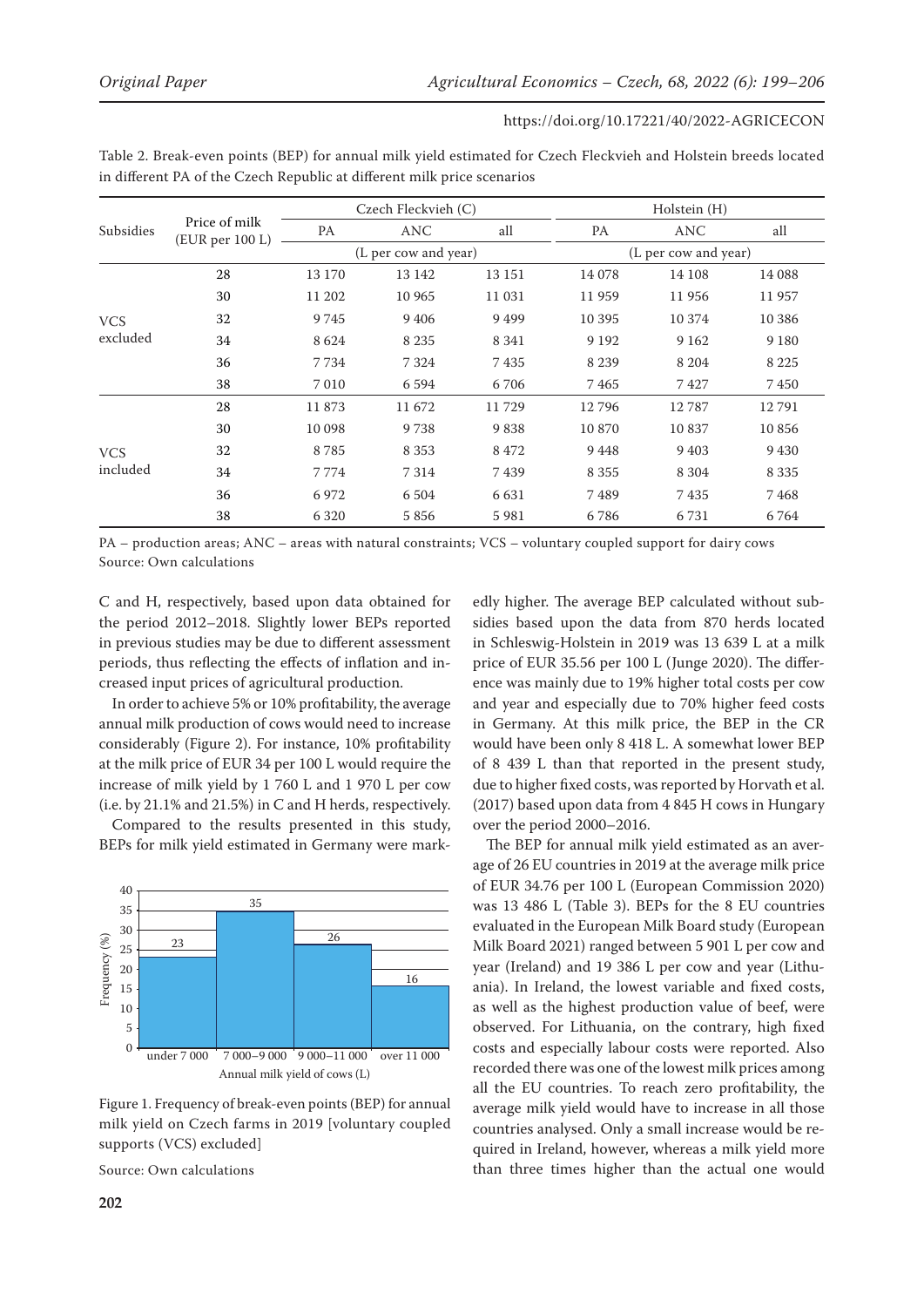

Figure 2. Annual milk yields necessary to achieve 5% and 10% profitability on Czech farms with Czech Fleckvieh and Holstein cows under different milk price scenarios [voluntary coupled supports (VCS) excluded]

Source: Own calculations

be needed in Lithuania. In comparison with the average BEP for Czech farms in 2019 (7 732 L per cow and year regardless of breed and including VCS payments), the BEPs calculated for the selected EU countries were, with the exception of Ireland, markedly higher due to higher overall input costs in these countries.

The average milk yield in the EU would need to increase by 1 271 L and 2 542 L per cow and year to achieve 5% and 10% profitability, respectively.

Table 3. Break-even points (BEP) for milk yield in different EU member states at different profitability and total costs level scenarios (L per cow and year)

| Country                 | Average<br>annual | Milk yield at different<br>levels of profitability |        |         |  |  |
|-------------------------|-------------------|----------------------------------------------------|--------|---------|--|--|
|                         | milk yield        | 0%                                                 | 5%     | 10%     |  |  |
| Belgium                 | 7723              | 15 480                                             | 16801  | 18 122  |  |  |
| Germany                 | 7704              | 15789                                              | 17 253 | 18718   |  |  |
| Denmark                 | 9562              | 14 470                                             | 15857  | 17 245  |  |  |
| France                  | 6707              | 13 917                                             | 15 096 | 16 275  |  |  |
| Ireland                 | 5729              | 5 9 0 1                                            | 6469   | 7 0 3 7 |  |  |
| Lithuania               | 5 501             | 19 386                                             | 20 754 | 22 1 22 |  |  |
| Luxembourg              | 7727              | 12 065                                             | 13 197 | 14 3 29 |  |  |
| Netherlands             | 8642              | 12815                                              | 13862  | 14 908  |  |  |
| EU <sup>*</sup> average | 7039              | 13486                                              | 14757  | 16 028  |  |  |

\*26 EU member states, excluding Greece and Cyprus, with the United Kingdom

Source: Own calculations based upon data from European Milk Board (2021)

**BEPs for milk price.** On Czech dairy farms with an average annual milk yield between 5 000 L and 9 000 L, the BEPs for milk price would range between EUR 45.50 and EUR 33.33 per 100 L in C and between EUR 39.82 and EUR 31.60 per 100 L in H (Table 4). A 1 000 L increase in milk yield would reduce the milk price necessary to cover total costs on average by EUR 3.04 and EUR 2.05 per 100 L for C and H breeds, respectively. The differences between the PA and the ANC were markedly higher in C farms, with higher BEPs for milk price in PA locations due to greater fixed costs. With VCS included, the BEPs for milk price decreased by EUR 2.11 and EUR 1.66 per 100 L in C and H breeds, respectively, and the influence of supports diminished as milk yields increased. According to the International Committee for Animal Recording (2020), the average milk yields recorded for C and H in the CR in 2019 were 7 457 L and 9 811 L. Based upon the present data, these yields would correspond to BEPs for milk price of EUR 36.48 and EUR 33.35 per 100 L, respectively. Thus, the BEP for the C breed was higher than the average milk price of EUR 33.53 per 100 L actually paid in the CR in 2019 (European Commission 2020).

The average BEP for milk price calculated for Czech farms regardless of the breed was EUR 34.68 per 100 L (VCS excluded), and it fluctuated between EUR 28.04 and EUR 41.36 per 100 L in 90% of those dairy operations evaluated. With VCS excluded, 53% of farms were profitable as they sold milk for prices higher than the BEP and 26% of farms even achieved profitability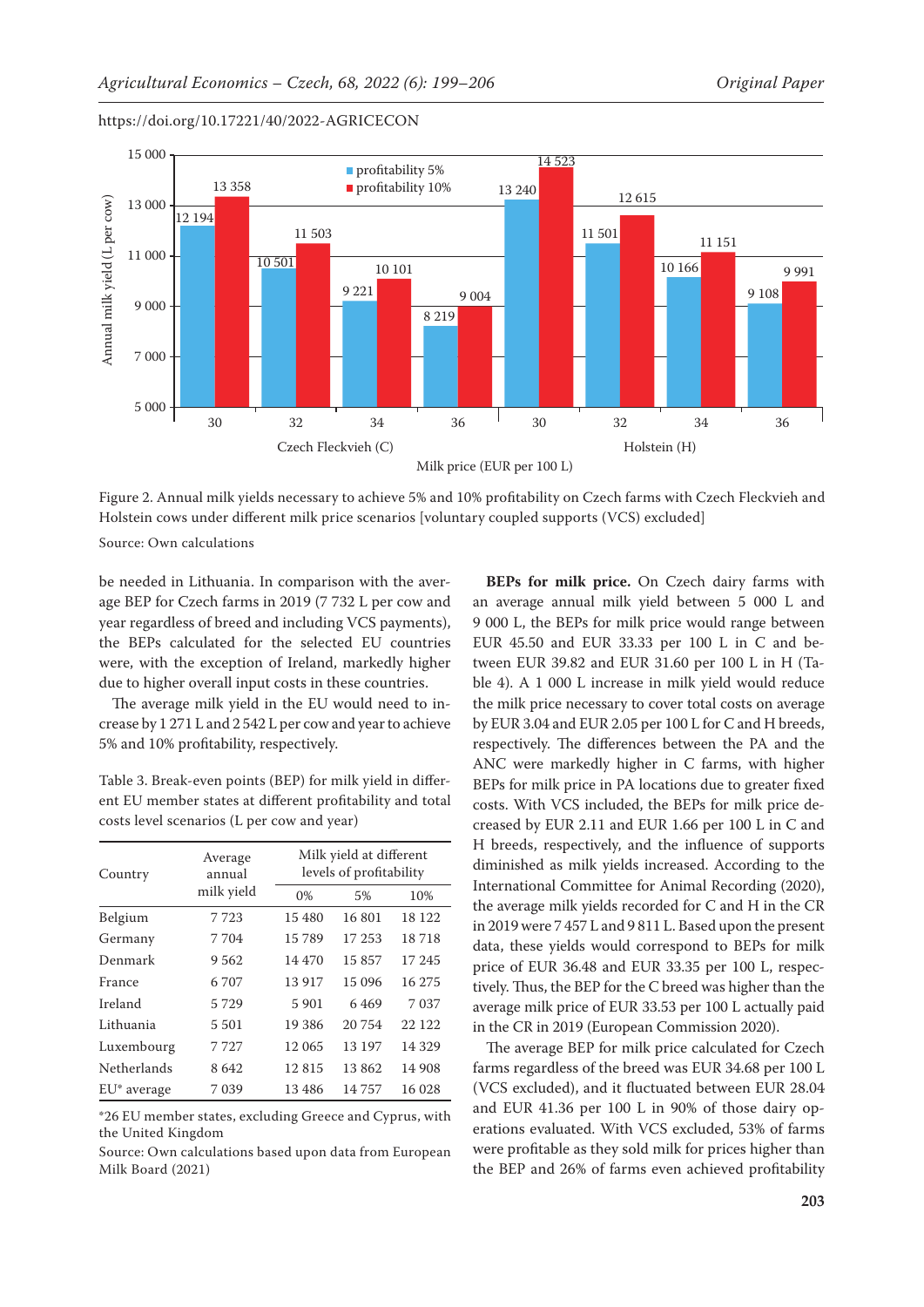|                        | Czech Fleckvieh (C)                       |                 |            | Holstein (H)         |                   |           |            |       |
|------------------------|-------------------------------------------|-----------------|------------|----------------------|-------------------|-----------|------------|-------|
| Subsidies              | annual milk yield<br>(L per cow and year) | PA              | <b>ANC</b> | all                  | annual milk yield | <b>PA</b> | <b>ANC</b> | all   |
|                        |                                           | (EUR per 100 L) |            | (L per cow and year) | (EUR per 100 L)   |           |            |       |
| <b>VCS</b><br>excluded | 5 0 0 0                                   | 47.01           | 44.98      | 45.50                | 7 0 0 0           | 39.92     | 39.65      | 39.82 |
|                        | 6 0 0 0                                   | 42.01           | 40.56      | 40.94                | 8 0 0 0           | 37.08     | 36.85      | 36.99 |
|                        | 7 000                                     | 38.45           | 37.41      | 37.68                | 9 0 0 0           | 34.88     | 34.67      | 34.80 |
|                        | 8 0 0 0                                   | 35.77           | 35.05      | 35.23                | 10 000            | 33.11     | 32.93      | 33.04 |
|                        | 9 0 0 0                                   | 33.69           | 33.21      | 33.33                | 11 000            | 31.66     | 31.50      | 31.60 |
| <b>VCS</b><br>included | 5 0 0 0                                   | 44.06           | 42.01      | 42.54                | 7 0 0 0           | 37.85     | 37.55      | 37.74 |
|                        | 6 0 0 0                                   | 39.55           | 38.10      | 38.47                | 8 0 0 0           | 35.27     | 35.02      | 35.17 |
|                        | 7 0 0 0                                   | 36.34           | 35.30      | 35.56                | 9 0 0 0           | 33.27     | 33.04      | 33.18 |
|                        | 8 0 0 0                                   | 33.92           | 33.20      | 33.38                | 10 000            | 31.66     | 31.46      | 31.59 |
|                        | 9 0 0 0                                   | 32.05           | 31.57      | 31.69                | 11 000            | 30.35     | 30.17      | 30.28 |

Table 4. Break-even points (BEP) for milk price estimated for Czech Fleckvieh and Holstein breeds located in different PA of the Czech Republic at different milk yield scenarios

PA – production areas; ANC – areas with natural constraints; VCS – voluntary coupled support for dairy cows Source: Own calculations

of at least 10%. With VCS included, the BEP decreased by 10%, 59% of farms were profitable, and 39% of farms exceeded the 10% profitability level.

Milk prices that would have been necessary to achieve 5% and 10% profitability on Czech farms are shown in Figure 3. It is clear that for most milk yield scenarios the milk price would need to be considerably higher than that actually paid.

Due to constantly increasing milk production costs, the values presented here are only slightly higher

than the BEPs for milk price reported for the Czech farms in previous studies. The average BEP for milk price of EUR 32.95 per 100 L was calculated based upon data from 2006 to 2014 (Krpálková et al. 2017), whereas the BEPs calculated for the period from 2012 to 2017 separately for C and H breeds ranged between EUR 30 and EUR 34 per 100 L and between EUR 29 and EUR 32 per 100 L, respectively (Syrůček et al. 2019).

Markedly higher BEPs for milk price compared to the present study due to higher production costs



Annual milk yield (L per cow)

Figure 3. Milk prices necessary to achieve 5% and 10% profitability on Czech farms with Czech Fleckvieh and Holstein cows under different milk yield scenarios [voluntary coupled supports (VCS) excluded]

Source: Own calculations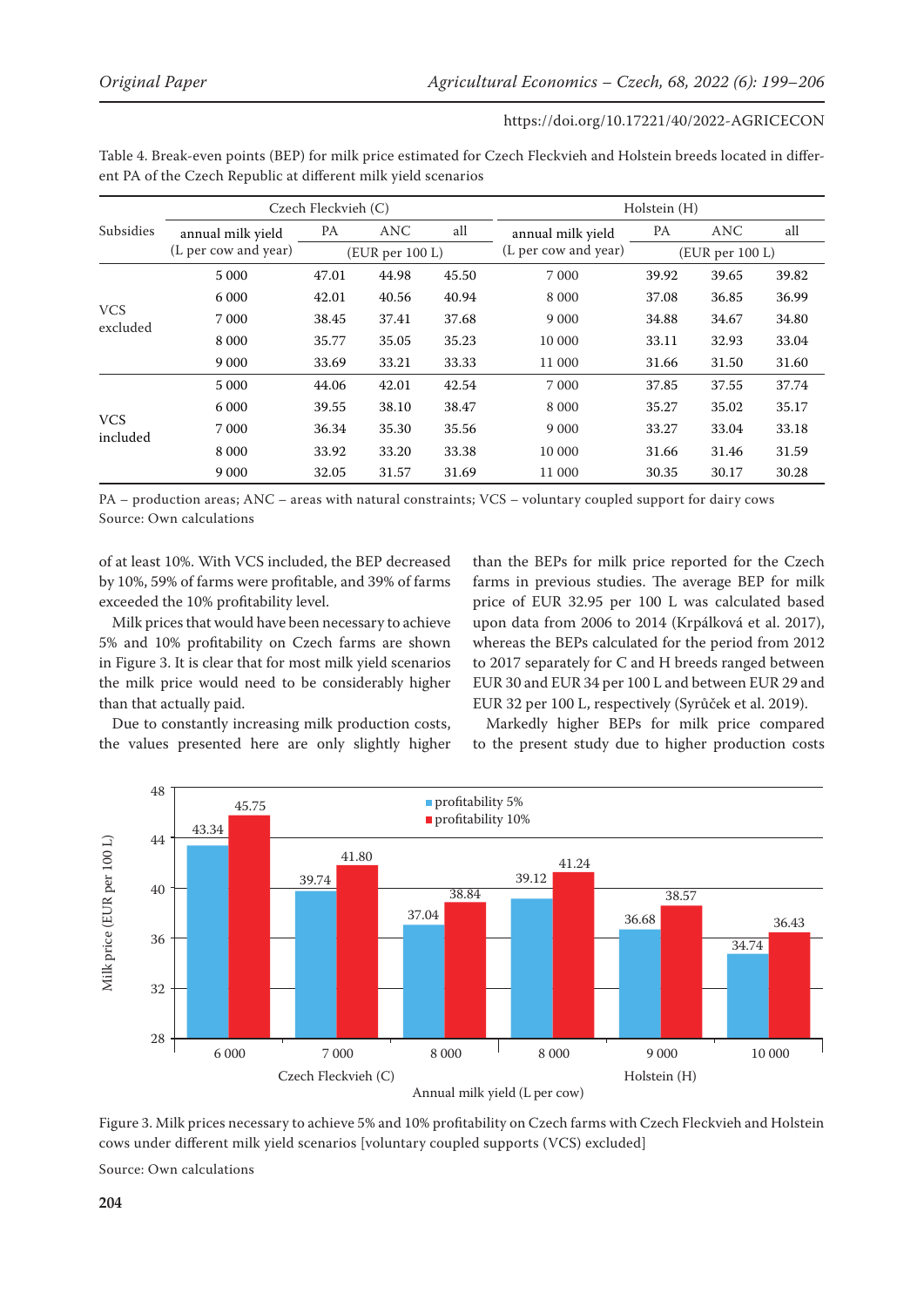were recorded in Germany. The BEP determined for dairy operations in Schleswig-Holstein in 2019 was EUR 43.96 per 100 L (Junge 2020).

The actual milk prices paid in various EU countries, BEPs for milk price, and the milk prices necessary to achieve 5% and 10% profitability are presented in Table 5. Varying BEPs among countries were due to markedly different fixed costs and annual milk yields per cow. The lowest BEP was determined for Ireland with the actual milk price only 1.5% lower than the calculated milk price BEP. It corresponded with the lowest fixed costs recorded in Ireland. On the contrary, the highest milk price necessary to achieve zero profitability was observed in Lithuania due, somewhat unexpectedly, to high labour costs. This was probably because of a relatively large number of family members working on small dairy farms with a low total milk yield (European Milk Board 2021). Labour costs were high also in Denmark but the BEP for milk price was even below the EU average due to that country's high milk yields. The average BEP for milk price calculated for the whole EU was 34% higher than the actual average milk price paid in 2019. Similar conclusions regarding milk prices, actually paid, being lower than the BEPs for milk price were reported by Kołoszycz (2018) based on the economic results of 124 dairy farms in various EU countries. In the previous European Milk Board study (European Milk Board 2019), the total milk production costs were recorded for Belgium, Denmark, Germany, France, Luxembourg, and the Netherlands. When the BEPs for milk price were cal-

Table 5. Break-even points (BEP) for milk price in different EU member states at different profitability and total costs level scenarios (EUR per 100 L)

| Country                 | Average<br>milk price | Milk price at different<br>levels of profitability |       |       |  |  |
|-------------------------|-----------------------|----------------------------------------------------|-------|-------|--|--|
|                         | in 2019               | 0%                                                 | 5%    | 10%   |  |  |
| Belgium                 | 33.94                 | 48.04                                              | 50.45 | 52.85 |  |  |
| Germany                 | 35.27                 | 48.72                                              | 51.16 | 53.59 |  |  |
| Denmark                 | 35.03                 | 42.56                                              | 44.69 | 46.81 |  |  |
| France                  | 37.46                 | 53.96                                              | 56.66 | 59.35 |  |  |
| Ireland                 | 34.60                 | 35.13                                              | 36.89 | 38.65 |  |  |
| Lithuania               | 29.66                 | 60.21                                              | 63.22 | 66.23 |  |  |
| Luxembourg              | 35.15                 | 43.47                                              | 45.65 | 47.82 |  |  |
| <b>Netherlands</b>      | 36.62                 | 45.74                                              | 48.03 | 50.32 |  |  |
| EU <sup>*</sup> average | 34.76                 | 46.57                                              | 48.90 | 51.23 |  |  |

\*26 EU member states, excluding Greece and Cyprus, with the United Kingdom

Source: European Commission (2020) and own calculations based upon European Milk Board (2021) data

culated using the same approach, they were on average 8.08% lower compared to those presented in this study due to lower total costs in 2017.

## **CONCLUSION**

Break-even analysis determines the point at which production becomes profitable, and it is frequently used in agricultural enterprises. When the VCS were not accounted for, the BEPs for annual milk yield calculated for C and H herds in the CR in 2019 were 7 928 L and 9 013 L, respectively, and the BEPs for milk price were EUR 36.48 and EUR 33.35 per 100 L, respectively. Thus, the BEPs for both milk yield and price were higher than the milk yields and prices actually obtained, a slight profit was generated only in H herds, while a certain level of subsidies was necessary to achieve profitability in C herds. The level of profitability was markedly influenced by milk price, as model calculations revealed that an increase in milk price by EUR 1 per 100 L would decrease the BEPs for milk yield by 432 L and 487 L per cow and year in C and H herds, respectively. In this study, the economic indicators differed only slightly between PA and ANC. The results revealed marked differences between the CR, selected EU countries, and the EU average in terms of BEPs for milk yield and price. This mainly was due to differences in total costs (feeds, labour, investments, etc.) and milk yields. The disparity between the calculated BEPs and the indicators actually achieved demonstrates the importance of support payments that compensate for the losses incurred and give farmers the desired profit motivation to continue their activities.

# **REFERENCES**

- Bełdycka-Bórawska A., Bórawski P., Guth M., Parzonko A., Rokicki T., Klepacki B., Wysokiński M., Maciąg A., Dunn J.W. (2021): Price changes of dairy products in the European Union. Agricultural Economics – Czech, 67: 373–381.
- Chandra A., Dubey A.K., Srivastava S.K. (2014): Cost of milk production and break even analysis of member and non member of dairy cooperative society for milch animals (cow & buffalo) in district Etawah of U.P. Journal of Advances in Agriculture, 2: 30–37.
- Czech Statistical Office (2020): Cattle Production 2nd Half of 2019. Czech Statistical Office. Available at https://www. czso.cz/csu/czso/cattle-production-2nd-half-of-2019 (accessed Aug 31, 2020).
- Dillon C.R. (1993): Advanced breakeven analysis of agricultural enterprise budgets. Agricultural Economics, 9: 127–143.